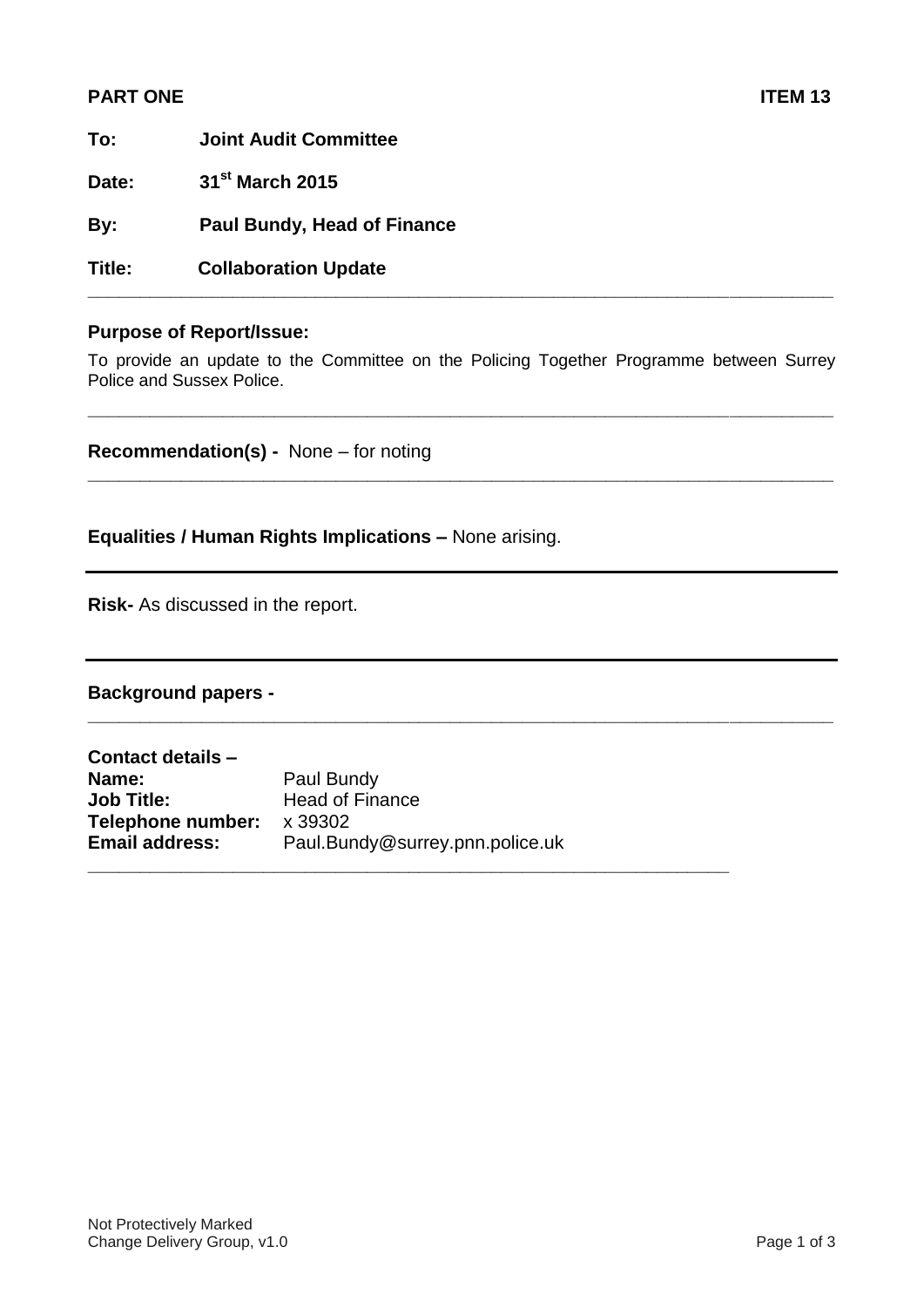

# **Collaboration Update**

# **Paper for Joint Audit Committee - March 2015**

# **Policing Together**

Surrey Police has undertaken significant change activity through the 'Policing Together' programme with Sussex, and also with other forces in the South-East region, in order to meet the financial challenges, increase resilience and improve service delivery.

The Policing Together vision (shown below) was reviewed in September 2014 and a revised scope for collaboration was agreed, together with a set of governance principles.

*'Two individual forces operating as one, we will:*

- *Deliver policing services for the public according to their local needs*
- *Operate with the same policy, procedure and guidance*
- *Establish joint teams when delivery of the function will be cheaper, deliver the promises within the police and crime plans; and be more resilient*
- *Ensure we are preparing the forces wisely for future changes in the national policing and wider partnership landscape'.*

The scope for collaborative activity between the two forces over the next few years will build upon the existing work within the Specialist Crime and Operations Commands and develop joint functions within Contact & Deployment, Support Services and Corporate Services.

Work is underway in Specialist Crime to consider in-force and regional opportunities around Investigations and Investigations Support, and the joint Cyber Crime unit went live 3rd November.

A joint Emergency and Operation Planning function will go-live within Operations Command in August 2015, with new approaches to delivery Specialist Search and Vehicle Recover likely to be implemented towards the end of the financial year.

Work is progressing to develop joint Support Services functions across the two forces as part of the Policing Together Support Services (PTSS) programme. Examples of recent progress include:

- The Joint CIO has lead on the development of a Joint ICT strategy across the two forces together with a business case to implement a single senior management structure across the 2 forces; this will be followed by restructure of the entire ICT function
- ICT Savings have been realised through a reduction in staff headcount (predominantly via vacancy management), rationalisation of IT applications and contract renegotiations
- In order to better manage the demand for technology related change work and ensure  $\bullet$ successful delivery, ICT has introduced a project prioritisation process which has identified the 'Top 30' projects, which will be worked on at any one point in time.
- $\bullet$ A joint SMT structure has been established for HR and Learning & Development
- An outline business case to jointly procure a new ERP has been approved and work is underway to develop our requirements and identify the best route to market.